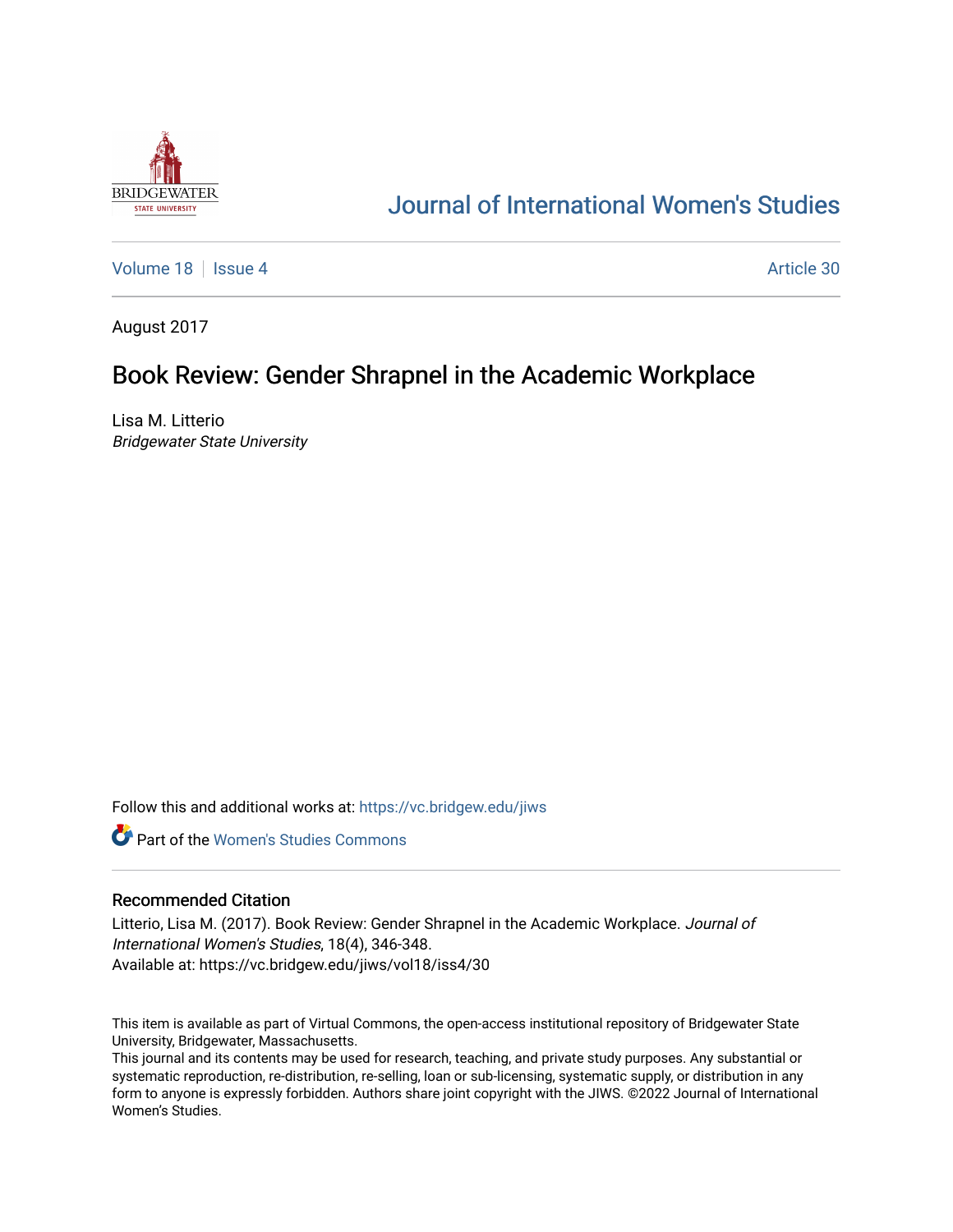#### Litterio: Book Review

## *Gender Shrapnel in the Academic Workplace***, Ellen Mayock, 2016. Hardcover. Palgrave Macmillan, New York. 244 pages, index included, \$100.00. Hardcover.**

Reviewed by Lisa M. Litterio<sup>[1](#page-1-0)</sup>

Institutions espouse to focus on social justice, globalism, and equity, but Mayock, writing in early 2015, directly confronts this third-wave feminism environment and exposes the way in which university culture perpetuates inequity in the treatment, hiring, and support of women. Using a hybrid methodology of data coupled with primarily first-person narratives, she weaves together a cohesive text that examines these underlying problems in academia. Rather than simply problematizing gender inequity in the workplace, she devotes a significant portion of her work to solutions, references, and guides to navigating instances of gender discrimination.

Mayock begins her work by defining gender shrapnel, which "is a series of small explosions in the workplace that affect women and men and reveal an uneven gender dynamic at all levels of the organization" (6). These workplace explosions occur when "gender norms of our homes and of our public interactions that consistently follow a patriarchal flow are replicated and entrenched in the workplace" (6). To illustrate, Mayock shares an anecdote from a female faculty member of an all-male committee. Since there were home-made cookies on a plate at their meeting, the men assumed the female baked them. Not only is gender shrapnel itself problematic, but also are its lasting effects. She states, "When you're evaluated on your performance at work and your perceived performance in the home, you've been hit by a form of gender shrapnel. The first time you've been hit by it, you have no idea what it is, where it came from, and why" (4). Along with its dizzying effects, gender shrapnel is oppositional to Title VII and Title XI law, which Mayock refers to throughout her work. Finally, she emphasizes that gender shrapnel is all an encompassing process because "institutions cannot function well within a culture of fear and defensiveness" (21). For an audience unfamiliar with this term, the closest alignment could be "microaggressions," coined by Harvard professor and psychiatrist Charles Pierce in the 1970s (Pierce). Although he used microaggressions to refer to instances of discrimination from non-African Americans to African Americans, microaggressions can also encompass any instances of racial, gender, sexual orientation, or class-based discrimination. While Mayock claims microaggressions are linked to gender shrapnel, she argues shrapnel affects parties beyond the ones discriminated against (10). This statement is a place where her work could be expanded, particularly showing the instances and effects of gender shrapnel beyond the first-person narratives. Whether Mayock's term becomes popularized to the level of microaggressions remains to be seen, and also dependent on the reach of her work.

Her text is organized into five parts. Part I provides a methodological framework and relies heavily on narratives from females who have experienced gender shrapnel. These stories are from friends and colleges, "primarily from the education field, but also business, law, medicine, and politics" (11). These narratives focus on sexual discrimination, harassment, and retaliation while offering concrete solutions to pressing issues. The goal of her work is to move from compassion to activism. In Part II, Mayock shifts from examining current narratives to the historical and more data-centered, as she analyzes Betty Friedan's *The Feminine Mystique* to conceptualize a

l

346

<span id="page-1-0"></span><sup>&</sup>lt;sup>1</sup> Lisa M. Litterio Assistant Professor of English Bridgewater State University. [llitterio@bridgew.edu](mailto:llitterio@bridgew.edu)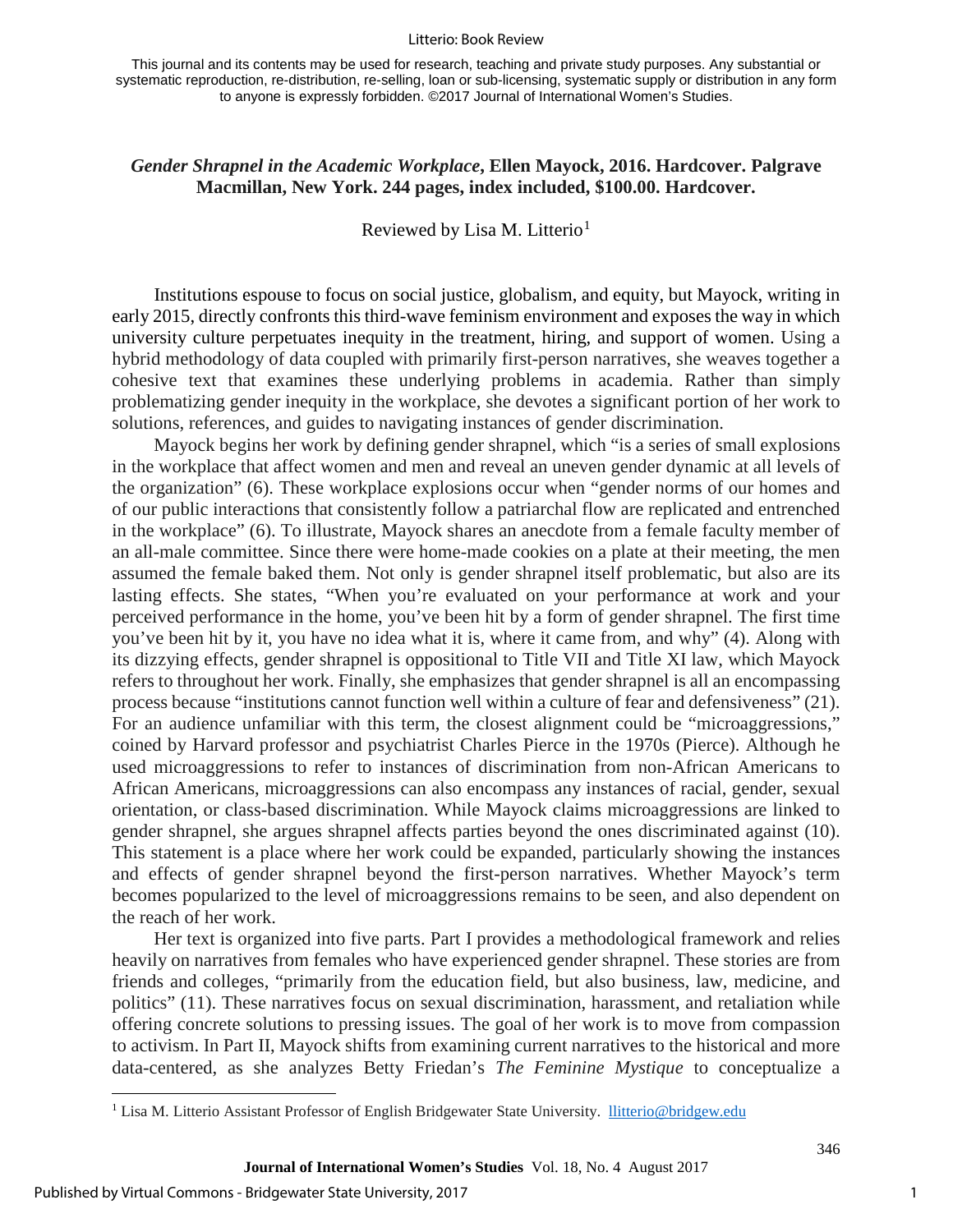"professional mystique." She argues that Friedan's work is still applicable today, including how women are depicted in the media, the glass ceiling, and the structure of the workplace environment. Mayock floats research, statistics, and gender shrapnel examples here, and as a result, some of her writing in this section appears tangential rather than supportive. Part III offers potential solutions to these problems while Part IV consists of case studies that demonstrate how gender shrapnel occurs and how it can be prevented. Finally, in Part V, Mayock acknowledges that gender shrapnel is a continual part of our lives and we need to still speak out against workplace injustice by using the resource guide and checklists she provides.

In addition to relying on the narratives of others, Mayock shares her own story with the reader and acknowledges the power of her own narrative in Part I. As a female in an academic administrative position and chairing series of events surrounding co-education while forming the Women's and Gender Studies Program, she shares her own story to provide credence to her ideas and empathy. It also allows us as readers to see that gender shrapnel is not a distant theoretical concept; it is a visceral one and affects the author as well. In addition to sharing her own story, Mayock's background in Spanish/Foreign Languages represents one discipline of many that involves gender shrapnel in the workplace. Her prior experience and research in gender shrapnel supports her viewpoints. She wrote for *Inside Higher Education* about "Clearing the Shrapnel" (9/22/16), the New Books Network Podcast, and guest co-hosted with Dr. Michael Aronoff and Dara Wells for Doctor Radio on the effects of gender bias (Mayock). All of these speaking engagements are ways she makes gender shrapnel accessible to those in medicine, law, the academy, and other positions. She has also co-edited a prior book, *Feminist Activism in Academia: Essays on Personal, Political, and Professional Change*. Her previous work emphasizes the power of the first-person narrative, which explains her methodology for this text.

Many readers of her work may wonder, as Mayock encourages us to, how to move from contemplation to action. At the end of each chapter, particularly in Part II and Part III, Mayock provides a chronological list of action items. These include recognizing institutional problems and attempting to combat them. Of particular use is the penultimate section, in which Mayock examines training principles for analyzing workplace situations and integrating new practices. Mayock advocates for assessment of gender inequity, a standing body on gender discrimination, and follow through with leadership and evaluation practices. Further, the Appendix offers comprehensive case studies, and there are a variety and diversity of examples, such as a supervisor touching a female employee inappropriately to colleagues creating a damaging culture of misanthropy. These resources would be useful for those interested, but I question ways to reach an audience who does not recognize a problem or claims overt sensitivity or ignorance. In addition, Mayock's suggestion of forming a professional committee about workplace environments is useful, but there may not be enough resources or support at some institutions for these committees. It may also attract those interested in workplace equity when the conversation needs to encompass the entire institution. There may also be the need for external reviewers or neutral parties to intervene and assess incidences of gender shrapnel.

Other questions that remain after reading Mayock's text include: are we getting better? Are institutions of higher education improving, or are the examples and narratives Mayock weave through the text illustrative of a seriously damaging culture of higher education? This is where more quantitative research could be useful in understanding some of the culture, perceptions, and changes in the treatment of women in higher education. Additional research could also address Mayock's comments in the final remarks that she received criticism about the over reliance of stories rather than data. Alternatively, as a follow-up text, the reader could benefit from a